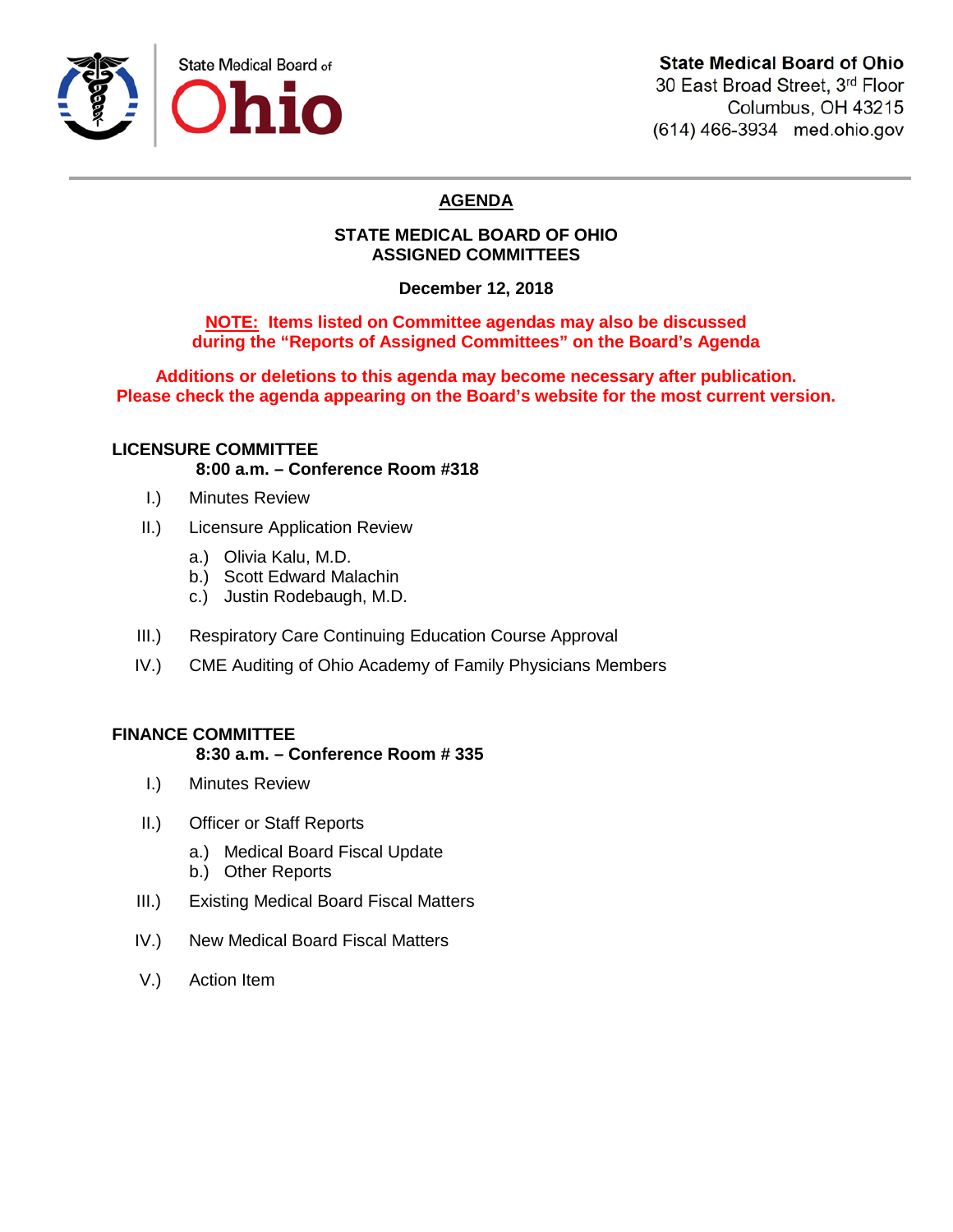# **POLICY COMMITTEE**

## **9:15 a.m. – Conference Room # 336**

- I.) Minutes Review
- II.) Rule Review Update
- III.) Legislative Review
- IV.) Rule 4731-16-16, Practice Prohibition
- V.) Rules on Consultation Agreements
- VI.) Anesthesiologist Assistant Rules
- VII.) Updates on Frequently Asked Questions (FAQ's)
	- a.) Weight Loss Rules FAQ's
	- b.) Subacute and Chronic Pain Rules FAQ's
	- c.) Prescribing to Patients Not Seen Rules FAQ's
	- d.) Massage Therapy Rules FAQ's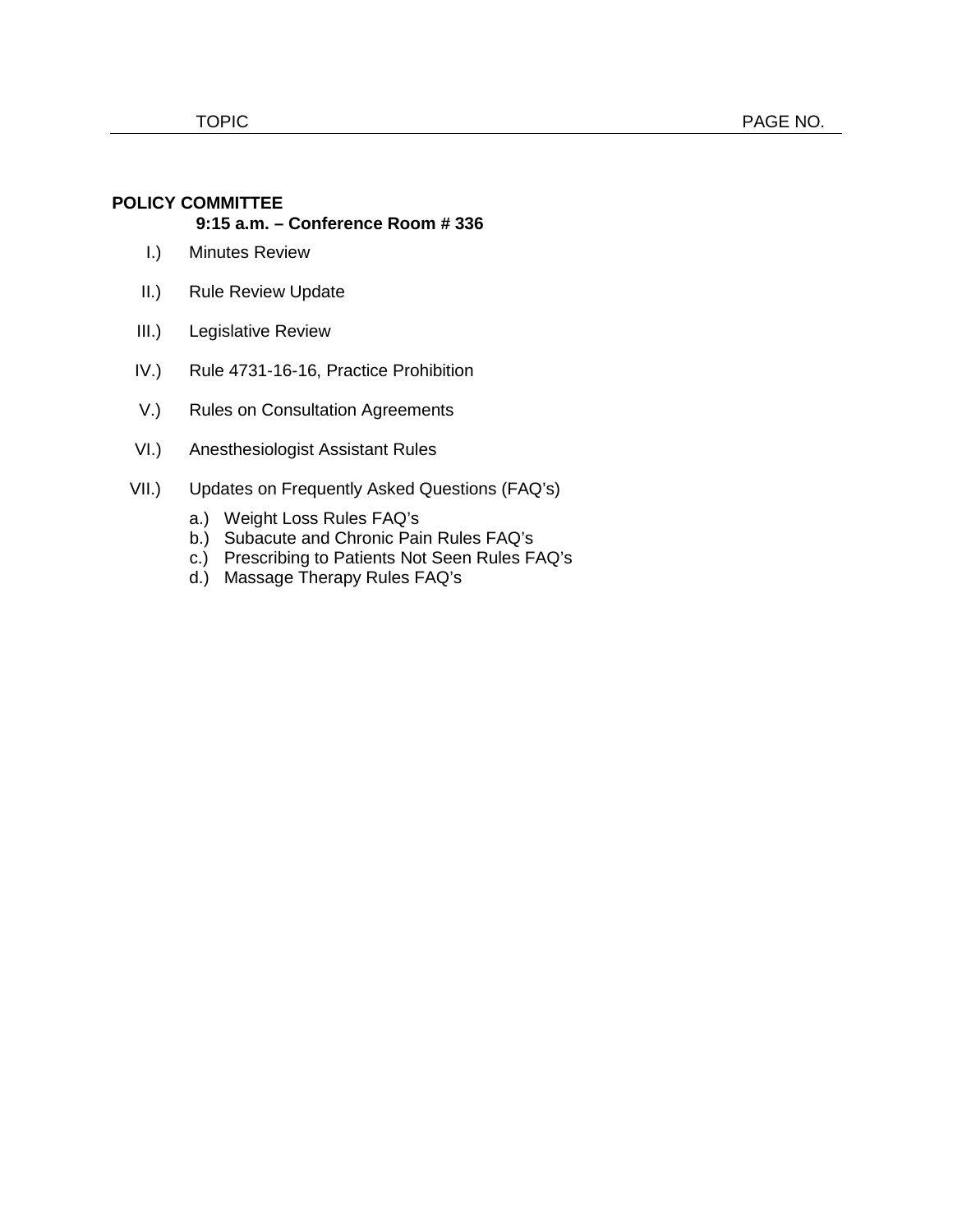

## **PHYSICIAN'S ASSISTANT POLICY COMMITTEE**

# **AGENDA**

James A. Rhodes State Office Tower Room 336, 3rd Floor 30 E. Broad St., Columbus, Ohio 43215 December 10, 2018 8:30 a.m.

TOPIC **PAGE NO.** 

- **I. Review minutes of the September 10, 2018 meeting**
- **II. Request for Re-Review of MAT Medications**
	- **a) Naltrexone**
	- **b) Probuphine**
	- **c) Sublocade**
- **III. Request for Changes to PA Formulary**
	- **a) Adenocard IV**
	- **b) Beta agonists**
	- **c) Coradrone**
	- **d) Heparin sodium**
	- **e) IV Diuretics**
	- **f) Lanoxin**
	- **g) Lopressor**
	- **h) Nexterone**
- **IV. Review New Drugs to Market, April 2018 – June 2018**
	- **a) Palynziq**
	- **b) Imvexxy**
	- **c) Olumiant**
	- **d) Fulphila**
	- **e) Moxidectin**
	- **f) Zemdri**
	- **g) Epidiolex**
	- **h) Braftovi**
	- **i) Mektovi**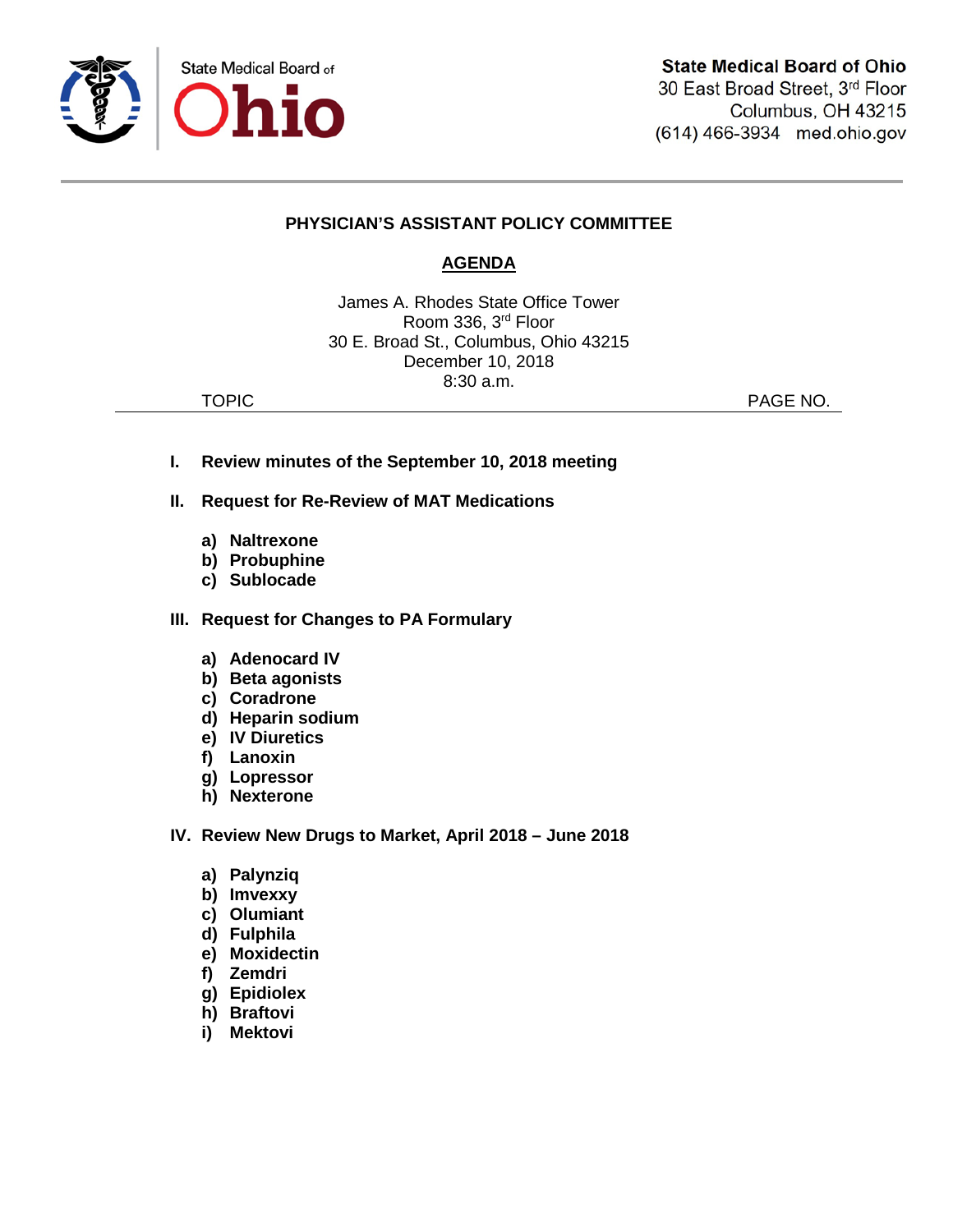**V. Review New Drugs to Market, July 2018 – September 2018**

- **a) Tpoxx**
- **b) Symtuza**
- **c) Krintafel**
- **d) Tibsovo**
- **e) Orilissa**
- **f) Omegaven**
- **g) Mulpleta**
- **h) Poteligeo**
- **i) Galafold**
- **j) Annovera**
- **k) Onpattro**
- **l) Diacomit**
- **m) Oxervate**
- **n) Takhzyro**
- **o) Xerava**
- **p) Pifeltro**
- **q) Lumoxiti**
- **r) Ajovy**
- **s) Copiktra**
- **t) Vizimpro**
- **u) Emgality**
- **v) Libtayo**
- **VI. New Business Matters**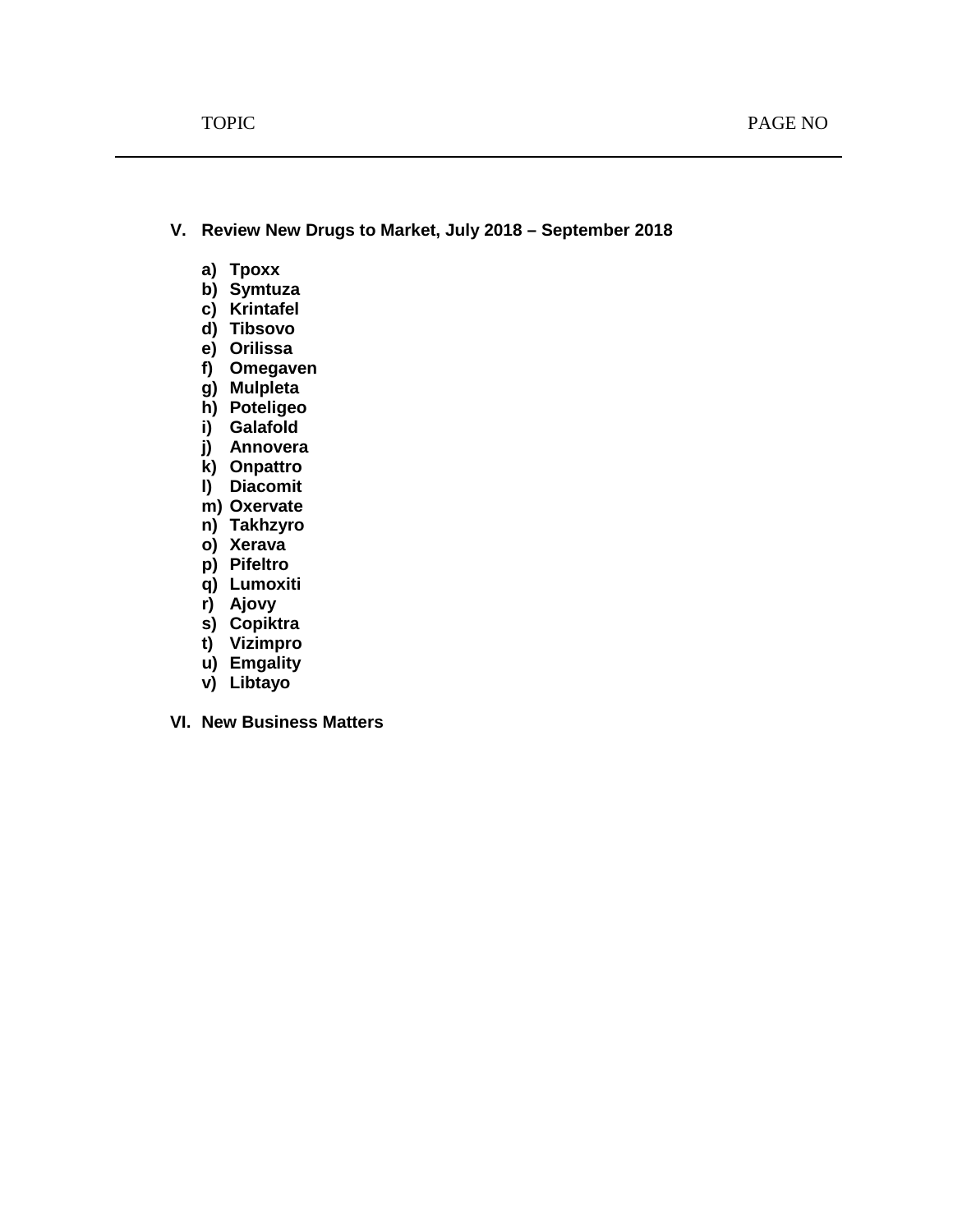

# **State Medical Board of Ohio**

30 East Broad Street, 3rd Floor Columbus, OH 43215 (614) 466-3934 med.ohio.gov

# **AGENDA**

James A. Rhodes State Office Tower 30 E. Broad St., Columbus, OH 43215, 3rd Floor December 12, 2018 – 10:00 a.m.

**NOTE: Additions to this agenda may become necessary. Please check the agenda appearing on the Board's website for the most current version.**

**Agenda items may be discussed out of order, at the discretion of the Board President.**

- I. ROLL CALL
- II. MINUTES REVIEW

November 14, 2018 Board Meeting

- III. APPLICANTS FOR LICENSURE
	- a.) Physicians
	- b.) Allied Professionals
	- c.) Certificate to Recommend Medical Marijuana
- IV. REPORTS AND RECOMMENDATIONS
	- a.) Denise Ann Hamilton, M.D. (Xenia, OH)
	- b.) James Prommersberger, D.P.M. (Boardman, OH)
	- c.) Joseph Froilan Yurich, M.D. (Youngstown, OH)
- V. PROPOSED FINDINGS AND PROPOSED ORDERS
	- a.) Ronnie Christopher Parker, D.O. (Pikeville, KY)
- VI. FINDINGS, ORDERS, AND JOURNAL ENTRIES
	- a.) Julie A. Haldeman, M.T. (Lorain, OH)
- VII. EXECUTIVE SESSION I
- VIII. EXECUTIVE SESSION II
- IX. SETTLEMENT AGREEMENTS
- X. NOTICES OF OPPORTUNITY FOR HEARING, ORDERS OF SUMMARY SUSPENSION, ORDERS OF IMMEDIATE SUSPENSION, AND ORDERS OF AUTOMATIC SUSPENSION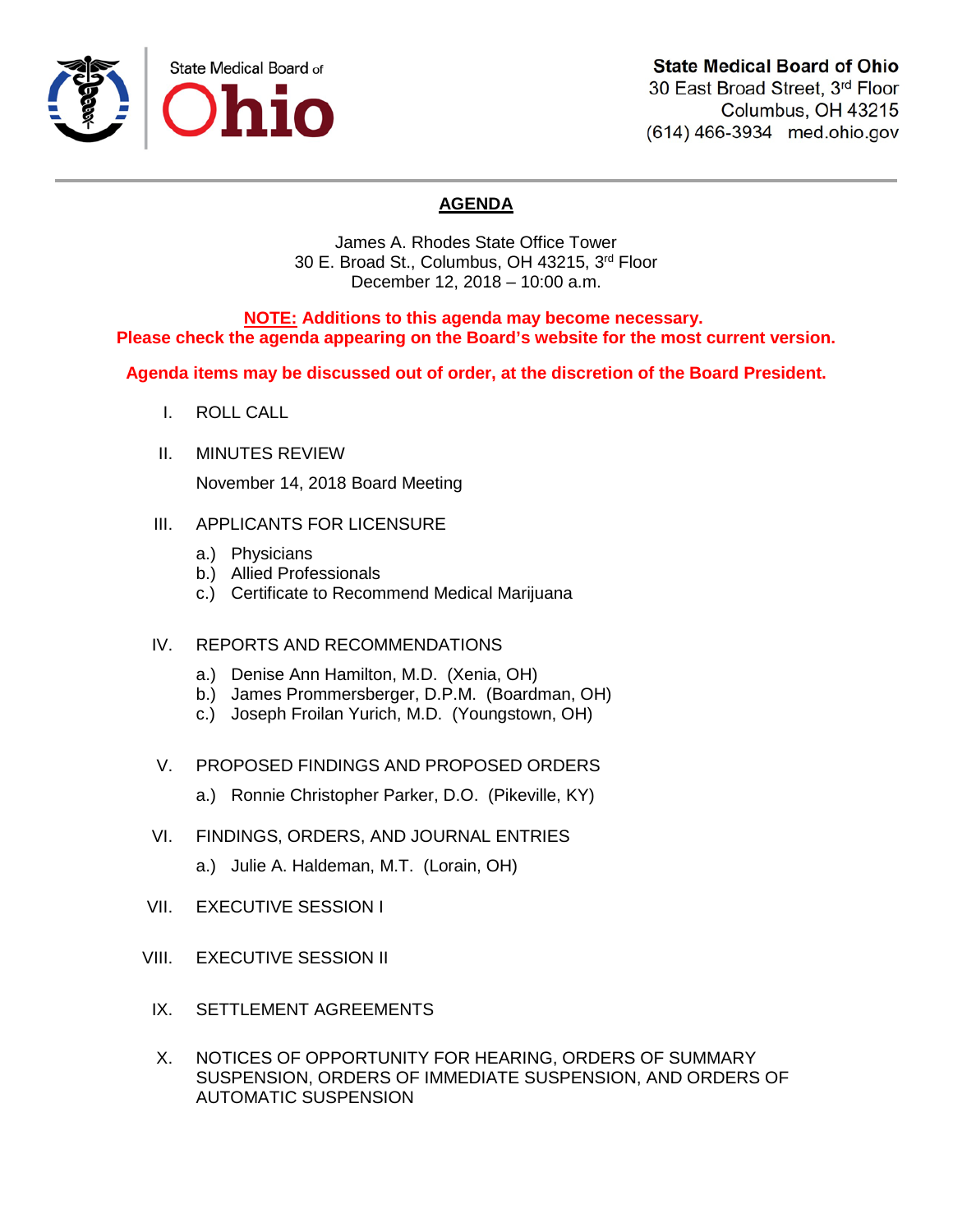#### December 12, 2018 10:00 a.m. (Continued)

TOPIC **Example 2012 12:20 PAGE NO.** PAGE NO.

- XI. RULES & POLICIES
	- a.) Subacute and Chronic Pain Rules for Adoption & Rescission
	- b.) Limited Branch Rules for Adoption
	- c.) Proposed Medication-Assisted Treatment Rules
- XII. ELECTION OF OFFICERS, 2019
- XIII. OPERATIONS REPORT
- XIV. DIETETICS ADVISORY COUNCIL REPORT
- XV. PROPOSED ADVISORY COUNCIL MEETING DATES, 2019

### XVI. PHYSICIAN ASSISTANT POLICY COMMITTEE REPORT

- a.) Request for Re-Review of MAT Medications
	- i. Naltrexone
	- ii. Probuphine
	- iii. Sublocade
- b.) Request for Change to PA Formulary
	- i. Adenocard IV
	- ii. Beta agonists
	- iii. Coradrone
	- iv. Heparin sodium
	- v. IV Diuretics
	- vi. Lanoxin
	- vii. Lopressor
	- viii. Nexterone
- c.) Review New Drugs to Market, April 2018 June 2018
	- i. Palynziq
	- ii. Imvexxy
	- iii. Olumiant
	- iv. Fulphila
	- v. Moxidectin
	- vi. Zemdri
	- vii. Epidiolex
	- viii. Braftovi
	- ix. Mektovi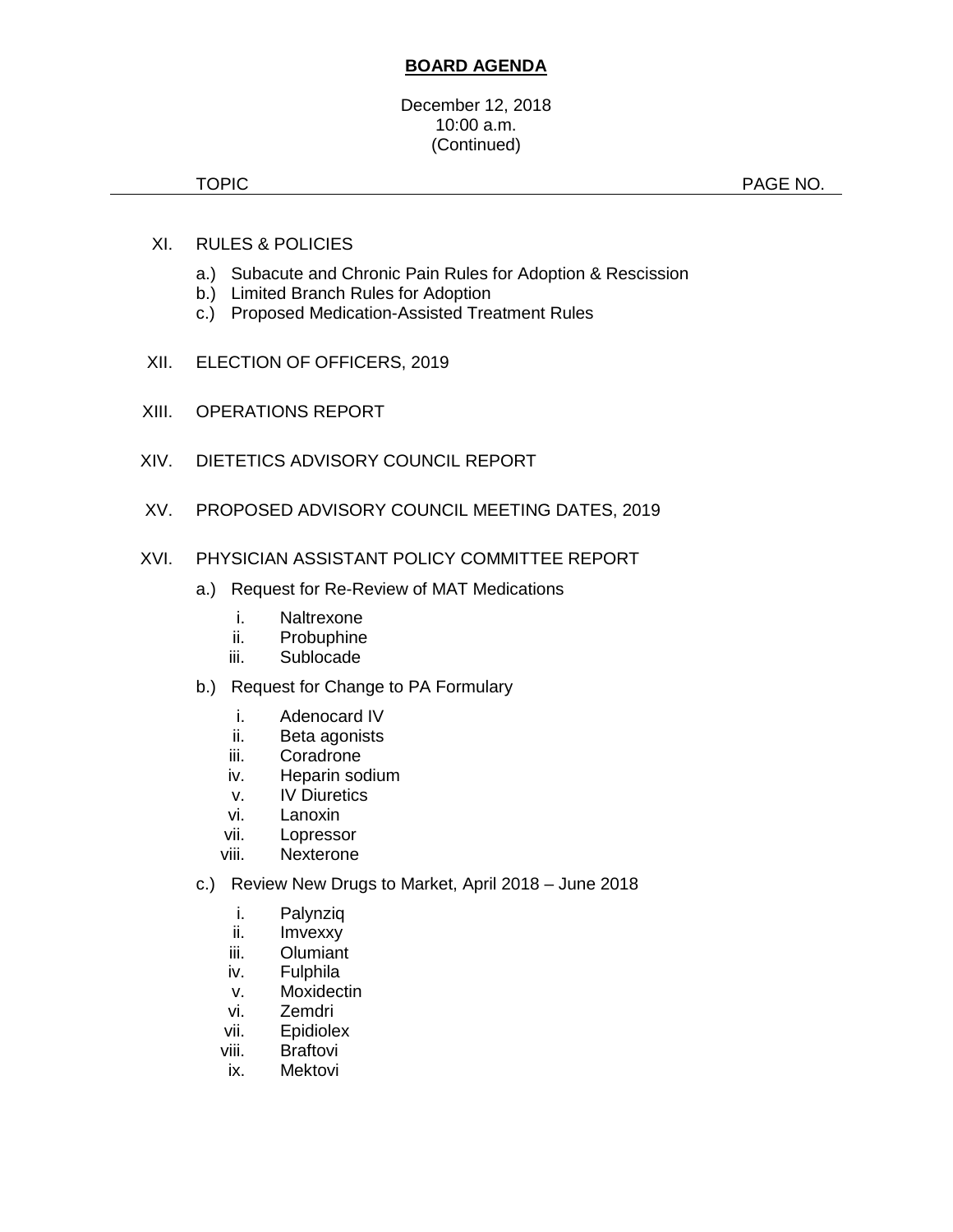#### December 12, 2018 10:00 a.m. (Continued)

TOPIC **PAGE NO.** 

## XVI. PHYSICIAN ASSISTANT POLICY COMMITTEE REPORT (con't)

- d.) Review New Drugs to Market, July 2018 September 2018
	- i. Tpoxx
	- ii. Symtuza
	- iii. Krintafel
	- iv. Tibsovo
	- v. Orilissa<br>vi. Omegav
		- Omegaven
	- vii. Mulpleta
	- viii. Poteligeo
	- ix. Galafold
	- x. Annovera
	- xi. Onpattro
	- xii. Diacomit<br>xiii. Oxervate
	- Oxervate
	- xiv. Takhzyro
	- xv. Xerava
	- xvi. Pifeltro
	- xvii. Lumoxiti
	- xviii. Ajovy
	- xix. Copiktra
	- xx. Vizimpro
	- xxi. Emgality
	- xxii. Libtayo

## XVII. REPORTS BY ASSIGNED COMMITTEES

#### **Finance Committee Report**

- a.) Officer or Staff Reports
	- i. Medical Board Fiscal Update
	- ii. Other Reports
- b.) Existing Medical Board Fiscal Matters
- c.) New Medical Board Fiscal Matters
- d.) Action Item Review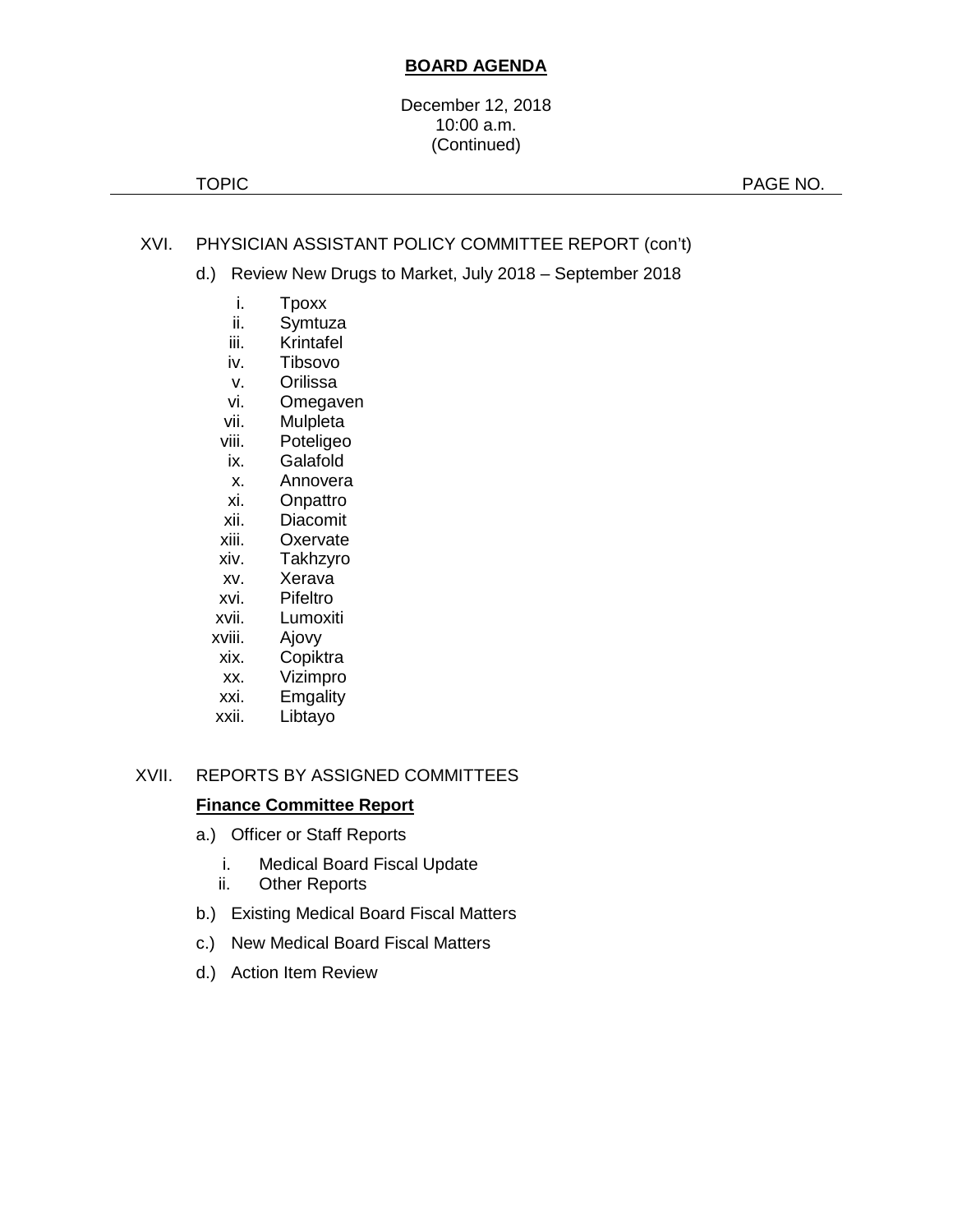December 12, 2018 10:00 a.m. (Continued)

TOPIC **PAGE NO.** 

## XVII. REPORTS BY ASSIGNED COMMITTEES (con't)

## **Policy Committee Report**

- a.) Rule Review Process
- b.) Legislative Review
- c.) Rule 4731-16-16, Practice Prohibition
- d.) Rules on Consultation Agreements
- e.) Anesthesiologist Assistant Rules
- f.) Updates on Frequently Asked Questions (FAQ's)
	- i. Weight Loss Rules FAQ's
	- ii. Subacute and Chronic Pain Rules FAQ's
	- iii. Prescribing to Patients Not Seen Rules FAQ's
	- iv. Massage Therapy Rules FAQ's

## **Licensure Committee Report**

- a.) Licensure Application Review
	- i. Olivia Kalu, M.D.
	- ii. Scott Edward Malachin
	- iii. Justin Rodebaugh, M.D.
- b.) Respiratory Care Continuing Education Course Approval
- c.) CME Auditing of Ohio Academy of Family Physicians Members

#### **Physician Assistant/Scope of Practice Committee**

a.) Podiatric Scope of Practice

## **Compliance Committee Report**

## **ICD-10 Code Data Review Committee Report**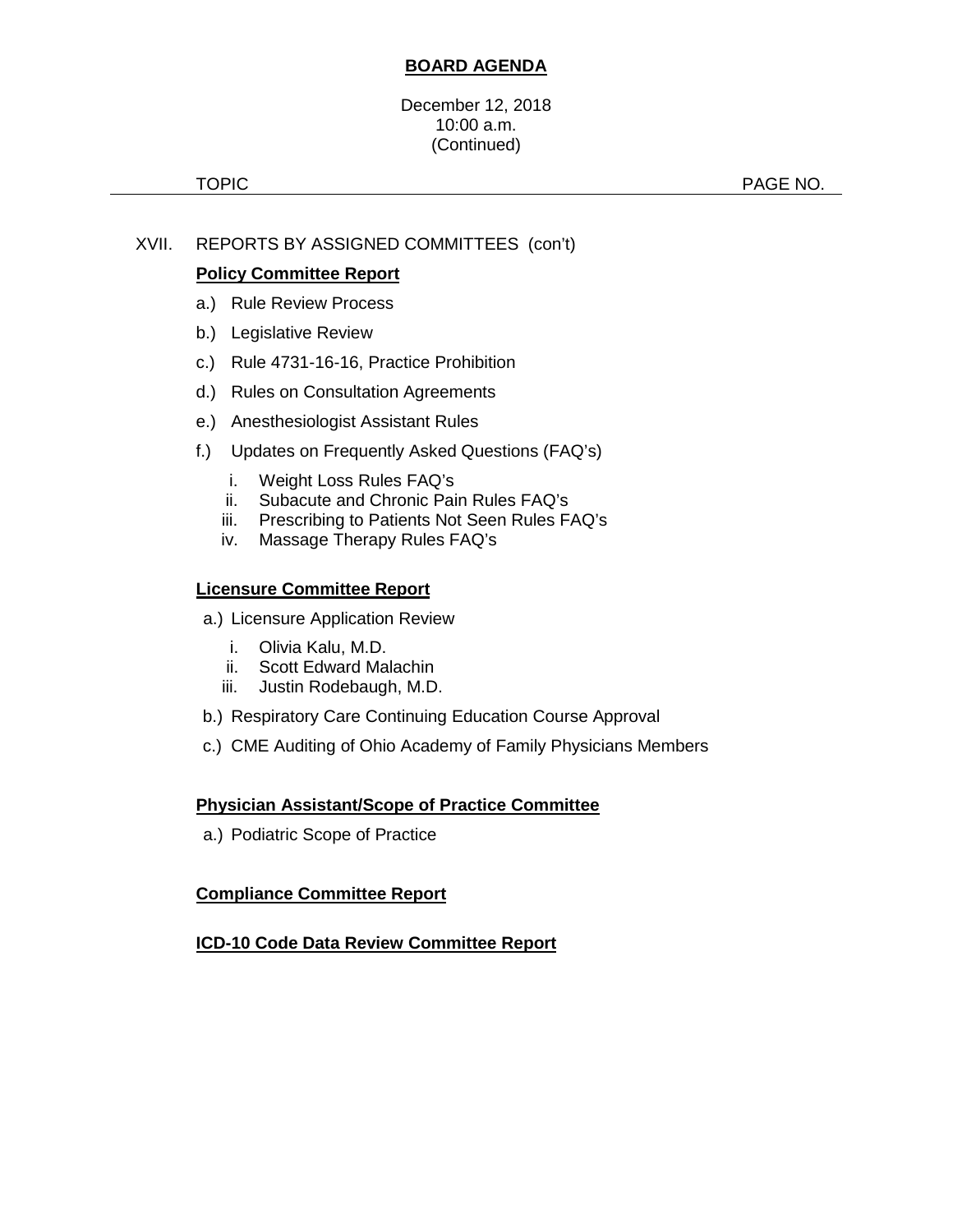#### December 12, 2018 10:00 a.m. (Continued)

TOPIC **Example 2012 12:20 PAGE NO.** PAGE NO.

- XVII. REPORTS BY ASSIGNED COMMITTEES
- XVIII. PROBATIONARY REQUESTS
	- a.) Joseph C. Carver, M.D. (Dublin, OH)
	- b.) Cari R. Corfman, M.T. (Sycamore, OH)
	- c.) Kevin A. Horvath, M.D. (Vandalia, OH)
	- d.) Craig M. Jarrett, M.D. (University Heights, OH)
	- e.) Michael C. Macatol, M.D. (Columbus, OH)
	- f.) Cassandra R. Parrott, D.O. (Cleveland Heights, OH)
	- g.) John A. Ross, M.D. (Fostoria, OH)
	- h.) Michael Todd Tatro, M.D. (Lower Salem, OH)
	- i.) Christopher R. White, M.D. (Lewiston, NY)
	- XIX. NON-DISCIPLINARY PROBATIONARY REQUESTS (none)
	- XX. NON-PROBATIONARY REQUESTS (none)
- XXI. REINSTATEMENT REQUESTS (none)
- XXII. FINAL PROBATIONARY APPEARANCES

Gretchen L. Weber, M.D. (Zanesville, OH)

Dr. Weber is appearing before the Board pursuant to her request for release from the terms of her December 9, 2015 Consent Agreement.